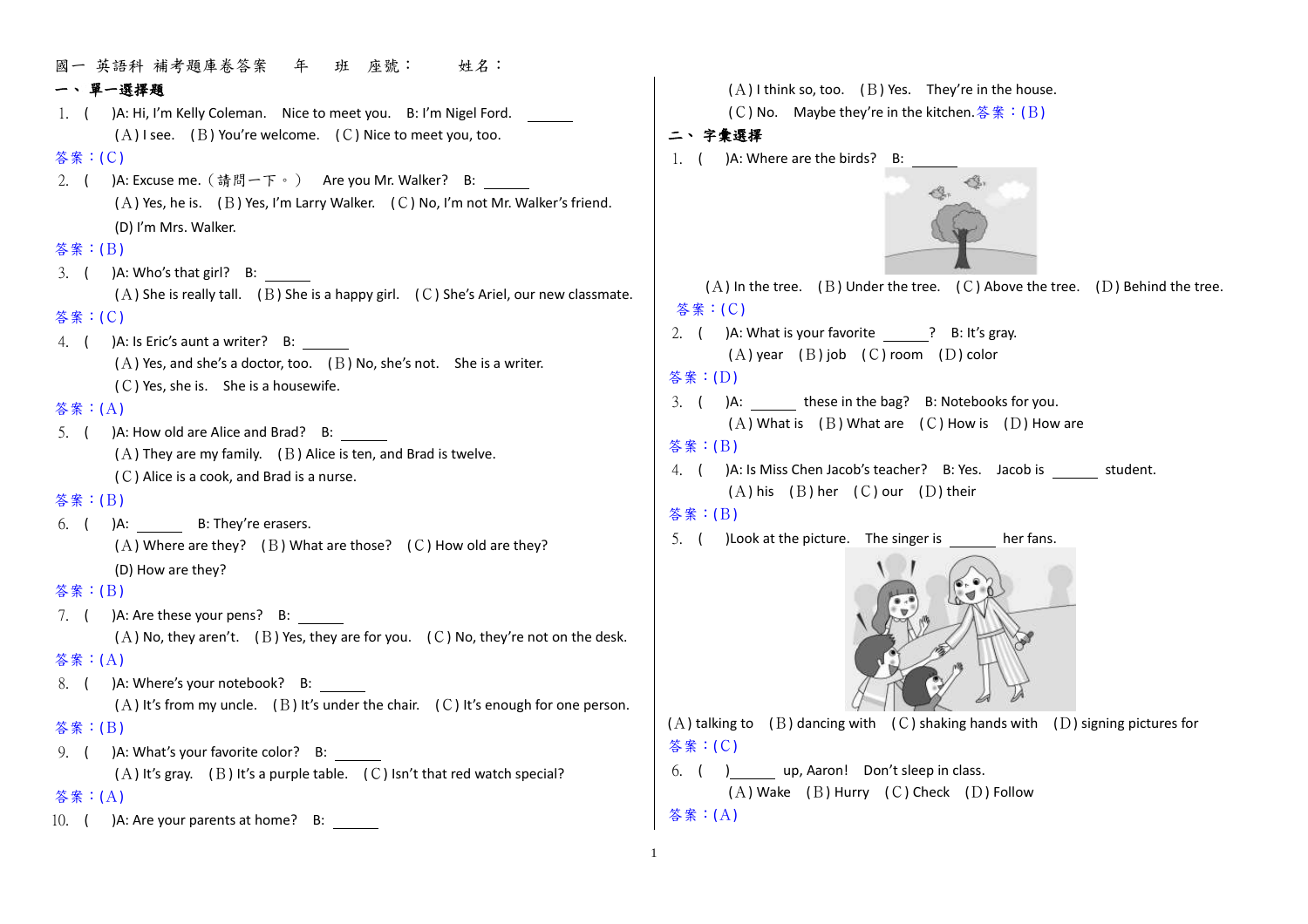7. ( )A: What is the baseball game? B: Monday. (A) time (B) week (C) year (D) day 答案 : (D) 8. ( )A: When is Father's Day in the USA? B: JUNE S M T W T F S 2 3 4 5 6 7 8 9 10 11 12 13 14 15  $(16) 17 18 19 20 21 22$ 23 24 25 26 27 28 29  $(A)$  It's on Saturday. (B) It's on the third Sunday of July.  $(C)$  It's on the third Sunday of June.  $(D)$  It's on the second Monday of June. 答案:(C) 9. ( )A: What is today's ? B: It's February 9.  $(A)$  day  $(B)$  date  $(C)$  time  $(D)$  month 答案:(B) 三、 文法選擇 1.  $($  )A: How old is the baby? B: He is one  $\qquad \qquad$ .  $(A)$  year  $(B)$  old  $(C)$  year old  $(D)$  years old 答案:(C) 2. ( )A: Are those your friend's markers? B: Yes,  $(A)$  it is  $(B)$  he is  $(C)$  those are  $(D)$  they are 答案:(D) 3. ( )A: Are Lisa and her sister housewives? B: Lisa is, but her sister . (A) is (B) are (C) isn't (D) aren't 答案:(C) 解析:由 "but" 「但是」,可以知道麗莎和姐姐不一樣,而且 "sister"是單數,所以選 (C)。 語譯:A:麗莎和他姐姐是家庭主婦嗎? B:麗莎是,但他姐姐不是。 4. ( )The movie is 7 p.m. Friday.  $(A)$  in; on  $(B)$  at; at  $(C)$  from; to  $(D)$  at; on 答案:(D) 5. ( )A: Let's to the museum now. B: Sorry. I can't go with you. I'm my favorite basketball game.  $(A)$  go; watch  $(B)$  going; watch  $(C)$  go; watching  $(D)$  going; watching

# 答案:(C) 6. ( )A: Abby, mice to your brothers. Don't fight with . B: OK, Dad.  $(A)$  be; them  $(B)$  don't be; him  $(C)$  be; him  $(D)$  don't be; them 答案:(A) 7. ( )There are bugs in the horse's coat.  $(A)$  one  $(B)$  a  $(C)$  some  $(D)$  any 答案:(C) 8. ( )A: Are \_\_\_\_\_\_ any rats in the kitchen? B: No. The kitchen is very clean.  $(A)$  they  $(B)$  there  $(C)$  these  $(D)$  those 答案:(B) 9. ( )A: Isn't there a tiger behind the tree? B:  $(A)$  Yes, it is. (B) No, it isn't. (C) Yes, there is. (D) No, they aren't. 答案:(C) 四、 對話與完成句子 1. ( )A: Is Jenny at home? B: Maybe she is. Her bag is on the sofa.  $(A)$  I'm not sure. (B) Look at the sign. (C) Where is she now? (D) Please write down her name. 答案:(A) 2. ( )A: B: Sorry, I can't. It's your turn.  $(A)$  Can you see me? (B) Can you wait for me here?  $(C)$  Can you wait for your turn?  $(D)$  Can you wash the dog for me? 答案:(D) 3. ( )A: Is Coco in your bedroom? B: No, Mom. She's under the sofa. A:  $\qquad \qquad$  $(A)$  I see. (B) Yes, you are. (C) Welcome, Coco. (D) Nice to meet you. 答案:(A) 4. ( )A: Is today the first Sunday of May? B: Yes. A: Mother's Day is coming. What can we do for Mom? (A) What's up? (B) What is that? (C) What date is it? (D) How about you? 答案:(A)